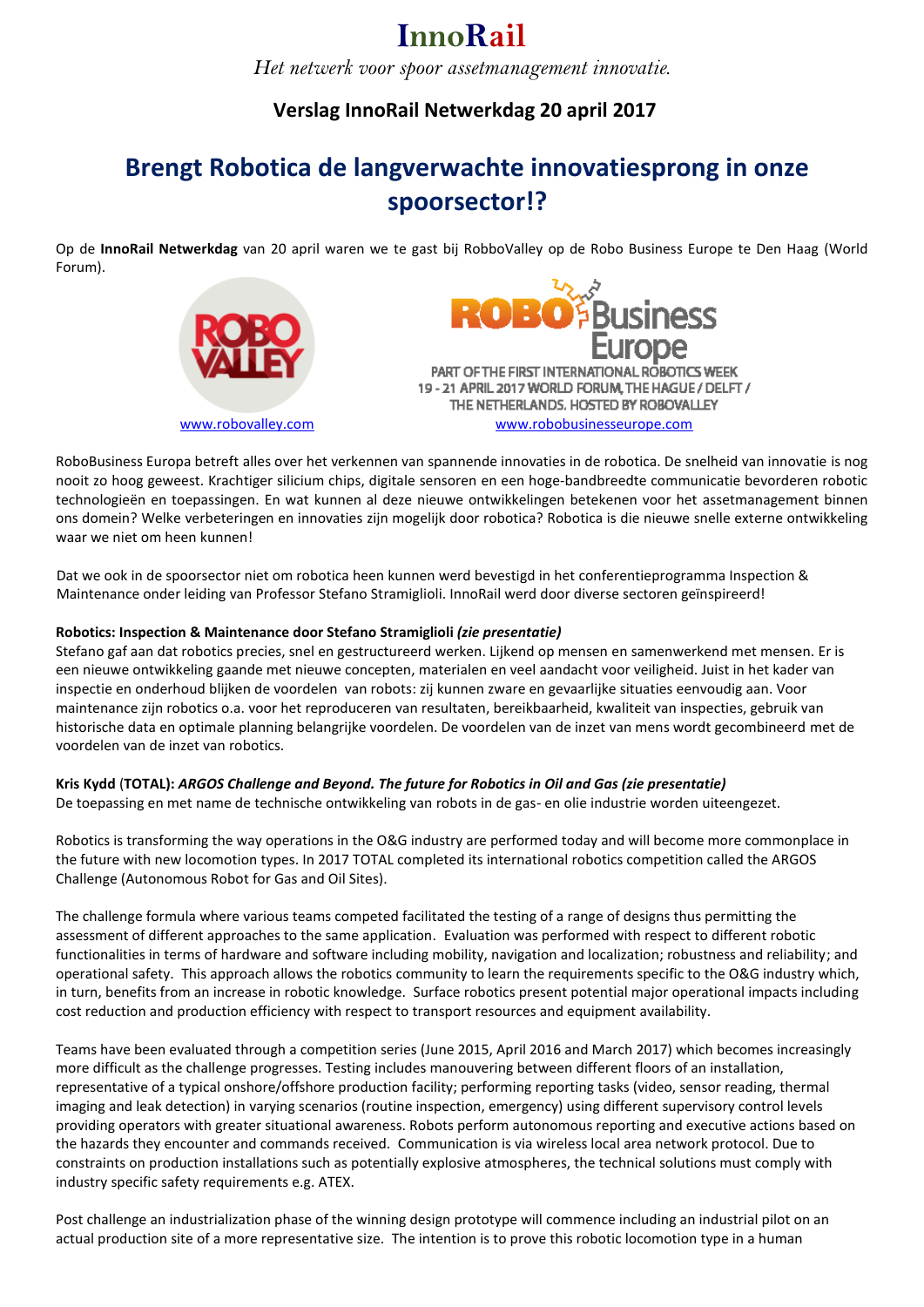### *Het netwerk voor spoor assetmanagement innovatie.*

engineered environment, building operator confidence and gaining acceptance in the shorter term. Then in an incremental manner build on these same technologies and functionalities to drive autonomous robotics forward to reach full field automation.

The ARGOS challenge and the associated lessons learnt will provide a useful platform to create the next generation of robots for the O&G industry with increasing autonomous functionality. Assessing wireless communication performance is also transferable to other new technologies intended for remote monitoring and increased automation in this digital era.

### **Tjibbe Bouwma (Sprint Robotics):** *Accelerating large scale implementation of Robotics for Inspection & Maintenance of large industrial assets (zie presentative)*

Tjibbe geeft aan dat de toepassing van robots in de industriële assets concrete oplossingen biedt voor eindgebruikers. Er is sprake van een toename van robotgebruik. Met name in de branches reiniging / inspectie / onderhoud. Hoe interessant is het om robots te gebruiken in diverse industrie, ook hier is het grootste pluspunt: werk veiligheid en een enorme efficiency slag. Te denken valt aan het reinigen en inspecteren van olie opslagtanks terwijl de tanks nog in gebruik zijn. Het betreft een mondiale industrie. Te zien zijn het gebruik van online toepassingen m.b.t. reiniging / inspectie / onderhoud. Gebuikmaken van slimme robotics roadmaps.

Robotics offers great opportunities to drive efficiencies and improve safety in the petrochemical industry and utilities. Important lessons have been learned in the past 5 years about key drivers and hurdles for implementation. To harvest the potential of inspection & maintenance robotics innovative business and cooperation models are vital. SPRINT Robotics is a new organization aiming to achieve just that. Its new strategic roadmap for implementation will be presented and lessons learned will be shared.

### **Berry Mulder** (**Frontier Automation SHELL)** *The value of Robotics in Shell (zie presentatie)*

Berry wijst op de enorme besparing m.b.t. kosten en hij staat stil bij de conventionele aanpak versus aanpak met drones, petrobot, sensabot en het op afstand aanwezig zijn: met mobiele automatisering en digitalisering: mobiele platforms mogelijk in de toekomst! Kansen: ontwerp met robots in gedachten, ontwikkelingen van robot oplossingen, werven van jonge toekomstige talenten.

The first wave of robotics is being used in Shell for a variety of applications, ranging from subsea ROVs, to drones for flareinspection, to painting-bots and surveillance of unmanned facilities. These robotics applications are proving their value by taking the humans away from the dangerous, dull or dirty activities. 'Being there, without going there'.

Looking forward, the integration of robotics with the evolving IoT and digitalization will allow the industry to move to the next level. We want to move from 'cool tools' to 'mobile automation'. Shell is looking forward to collaborate with the eco-system of academia, suppliers, service-companies and the end-users collaborate to achieve the best cost-effective solutions

### **Paul van IJselstein Stratagem group /R Systems** *(zie presentatie)*

In tegenstelling tot de vorige sprekers richt Paul zich op de luchtvaart. Het gaat om denken in oplossingen i.p.v. robots/ techniek. Een filmpje toont hoe arbeidsintensief het werk is om een nieuw personenvliegtuig helemaal te bewerken en te schilderen. Robots kunnen een groot deel van het werk doen. Ook hier geldt: een schone en veilige werkomgeving met een zeer milieu vriendelijke aanpak. Gebruik wordt gemaakt van:

- Autonome laser strip robot
- Nieuwe verf technieken / verf robot (tevens minder gebruik van verf)
- Inspectie robot

Ook Paul van IJselstein onderstreept het mondiale netwerk met alle stakeholders en instituten. Van belang bij robotic is het betrekken van je omgeving, gebruikers etc. Met elkaar optrekken en delen van kennis. Verder geeft Paul aandacht aan:

-Why develop a robot system for use in a very conventional sector of industry, i.e. maintenance.

-What are the external and internal factors that play a role?

-Which problems are solved, and which technical solution have been selected?

- -How to create a generic solution that is acceptable to a global industry?
- -What is the roadmap towards a smart hangar?

-What are the social aspects related to the introduction of robotics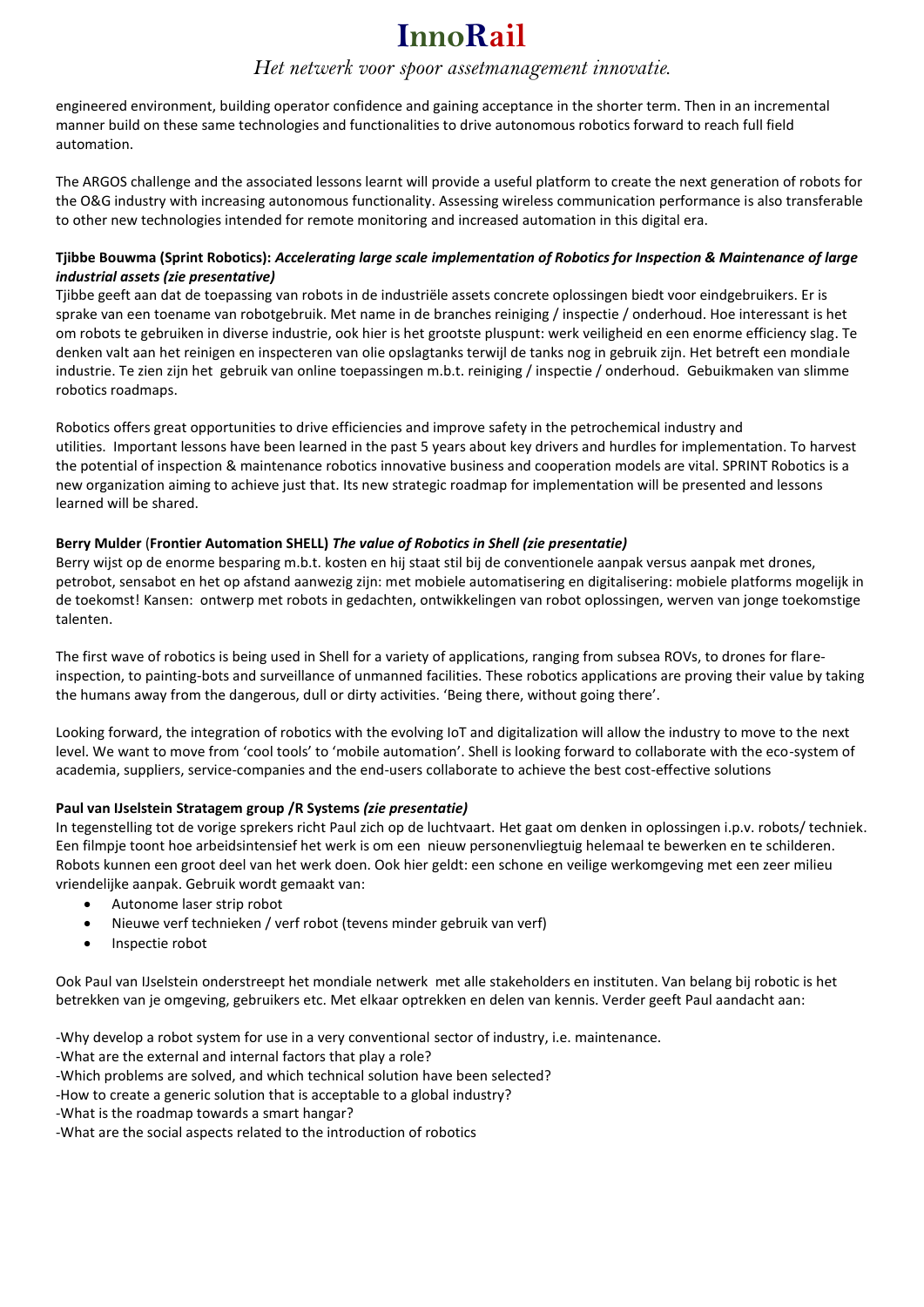### *Het netwerk voor spoor assetmanagement innovatie.*

**Edwin Dertien (University of Twente)** *Autonomy in the pipeline; robot design for inspection and maintenance (zie presentatie)* Edwin brengt theorie en praktijk bij elkaar. Er is aandacht voor projecten als Petrobot en Airobots. Hij houdt zich tevens bezig met onderzoek naar fysiek contact tussen een robot en een object en de uitwisseling van energie op dat moment.

Pirate: inspectie van pijpleiding d.m.v. robot-snake om data uit smalle pijpleidingen te verzamelen. Bij het bouwen en testen in het laboratorium is veel aandacht voor engineering. Tevens is er een speciale lasercamera ontwikkelt. Omdat door de complexiteit van de robot- snake het niet mogelijk was voor een operator om de veelzijdige robotslang te bedienen is er een autonoom bestuurbaar en zelf- besluitend systeem ontwikkeld.

*Na de lunch wordt, mede onder de leiding van Robovalley, een werksessie gehouden om de opgedane inspiratie door te vertalen naar de spoorsector.*

### **Braindump in groepjes**: **wat heb je geleerd, gezien; wat was inspirerend?**

Nadat we aan de lezingen van de diverse sprekers hadden deelgenomen hebben we de Robo Europe Business bezocht. We hadden tevens de opdracht om ideeën, verwonderingen, voorstellen en inspiraties op te doen om deze in het middag programma in een ware 'brain dump' te gaan delen. Ook werd er gekeken naar de concrete toepassing ervan in het spoor. Onderstaand de oogst van de ochtend:

De opgedane slogan van de dag in alle groepen was: "*Alleen ga je sneller, maar samen kom je verder"*

### **Groep 1**

- 1. Focus op inspectie en info verzamelen
- 2. Gedacht vanuit bewegende objecten
- 3. Simpele dingen zoals Klemmen in een buis, kan falen
- 4. Gebruik "vision", heikel punt: beeldmateriaal
- 5. Focus op vervangen van dingen zoals de mens dat nu doet? (Game change?)
- 6. Spoor: machines die het spoor filmen, ultrasoon: ook robotics
- 7. Shell grootschalig RD: vergaren van data met een robot
- 8. Huishoudelijk: veel standhouders en minder 'bezoekers'?: aanloop beperkt?
- 9. Beeld: denken vanuit technologische middelen: technologie push vooral, i.p.v. probleemoplossend
- 10. Parallel: uitdienst nemen van een olie tank
- 11. "Rails in de tank"
- 12. We kunnen naar de maan, toch is robotica nog iets beperkt

### *Toepassing spoor:*

- *1.* Veiligheidsman krijgt veilige werkplek (waarschuwingssysteem)
- *2.* Welke knelpunten zijn er?
- *3.* Spuitsysteem van vliegtuigen, gedeeld met stakeholders. In spoor: stakeholders ander belang. Wat is het gezamenlijke doel?.
- *4.* Roadmap voor robotics omzetten naar het spoor: roadmap voor inspectie en een voor onderhoud

### **Groep 2**

- *1.* Enorme verandering komt op ons af, acceptatie door de mens is belangrijk
- *2.* Snel en samen verder
- *3.* Samenwerking buiten de branche
- *4.* Weet waar je met robots aan de gang kunt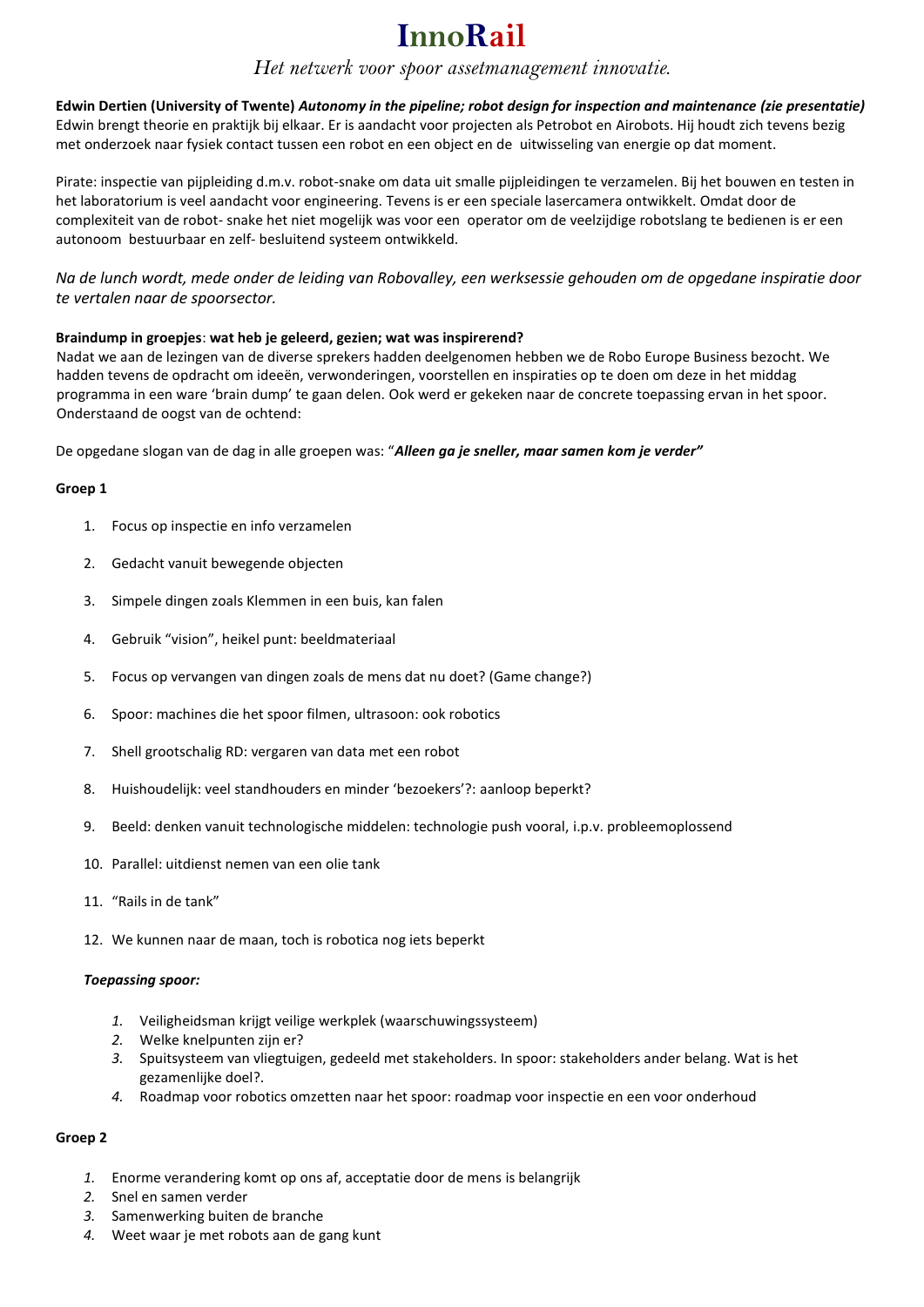### *Het netwerk voor spoor assetmanagement innovatie.*

- *5.* Maatwerk
- *6.* Stappenplan van groot belang
- *7.* Prijsvraag uitvragen of zelf dingen doen?

### **Toepassing spoor:**

- *1.* Zelf in het spoor?: zwaar, repeterend werk
- *2.* Menskracht tekort, vakmensen tekort
- *3.* Metingen (ondanks dat treinen al rijden)
- *4.* Kleine reparaties
- *5.* Beveiliging lang het spoor, spoorloper
- *6.* Doelen stellen als branche anders komen we niet meer vooruit! Door bijvoorbeeld zaken te verbieden. ('s nachts werken in het spoor verbieden: hoe werken we overdag terwijl de treinen rijden)
- *7.* Voorkom dat we dingen dubbel doen

### **Groep 4**

- *1.* 'Alleen ga je sneller, samen kom je verder'
- *2.* Integratie: eindgebruiker service gebruiker robotbouwer (ook multidisciplinair)
- *3.* Ontwikkeling gaat snel: als wij stil zitten, gaan anderen door
- *4.* Regelgeving: scenario denken ' wat zou er mis kunnen gaan': hoe erg is het als een drone tegen een trein vliegt?

### **Toepassing spoor:**

- 1. Kansen: rijdraad inspectie: kleine constructie i.p.v. grote, zware meettrein
- 2. Incidentenbestrijding: gevaarlijke stoffen (opruimen)
- 3. Inspectie: lastig om gedetailleerd een goed beeld te krijgen, daarom bulk binnen halen (Big Data)
- 4. Blaadjes verwijderen & elimineren van buitendienststelling d.m.v. robotica tussen de rails / spoorstaaf
- 5. Spoor is robot?!

Problemen: Robots specifieke taken & Regelgeving, certificaten

### **Groep 3**

- 1. Drones en robotica lopen door elkaar
- 2. Weinig / geen autonomie, toch mens nodig
- 3. Proces industrie
- 4. Ondanks de Business Case (Sprint), wet van de grote getallen: toch trage voortgang
- 5. Afmetingen van robots groot
- 6. Welk kennis niveau is nodig? 'dure mensen nodig om te besturen'
- 7. Veiligheid: bommen demonteren
- 8. 24x7 beschikbaar

### **Toepassing spoor:**

- 1. Spoorspatting onderzoeken d.m.v. robotica
- 2. We verlangen vaak heel veel tegelijk van een drone
- 3. Het levert hoogwaardige arbeid op, *smart industry*
- 4. Stel proces centraal: waar doen we het voor, waarde toevoegen, niet technologie centraal
- 5. Vervoer van perron naar perron: trein op afstand besturen treindienst / machinisten rol integreren
- 6. Aandachtspunt Kritische massa, is dit bij robotica ook? Gaat om geld, middelen en mensen (v.b. telefonie)
- 7. Spoor is complex, nog niet alles aan
- 8. Focus en geduld, lange adem nodig (management)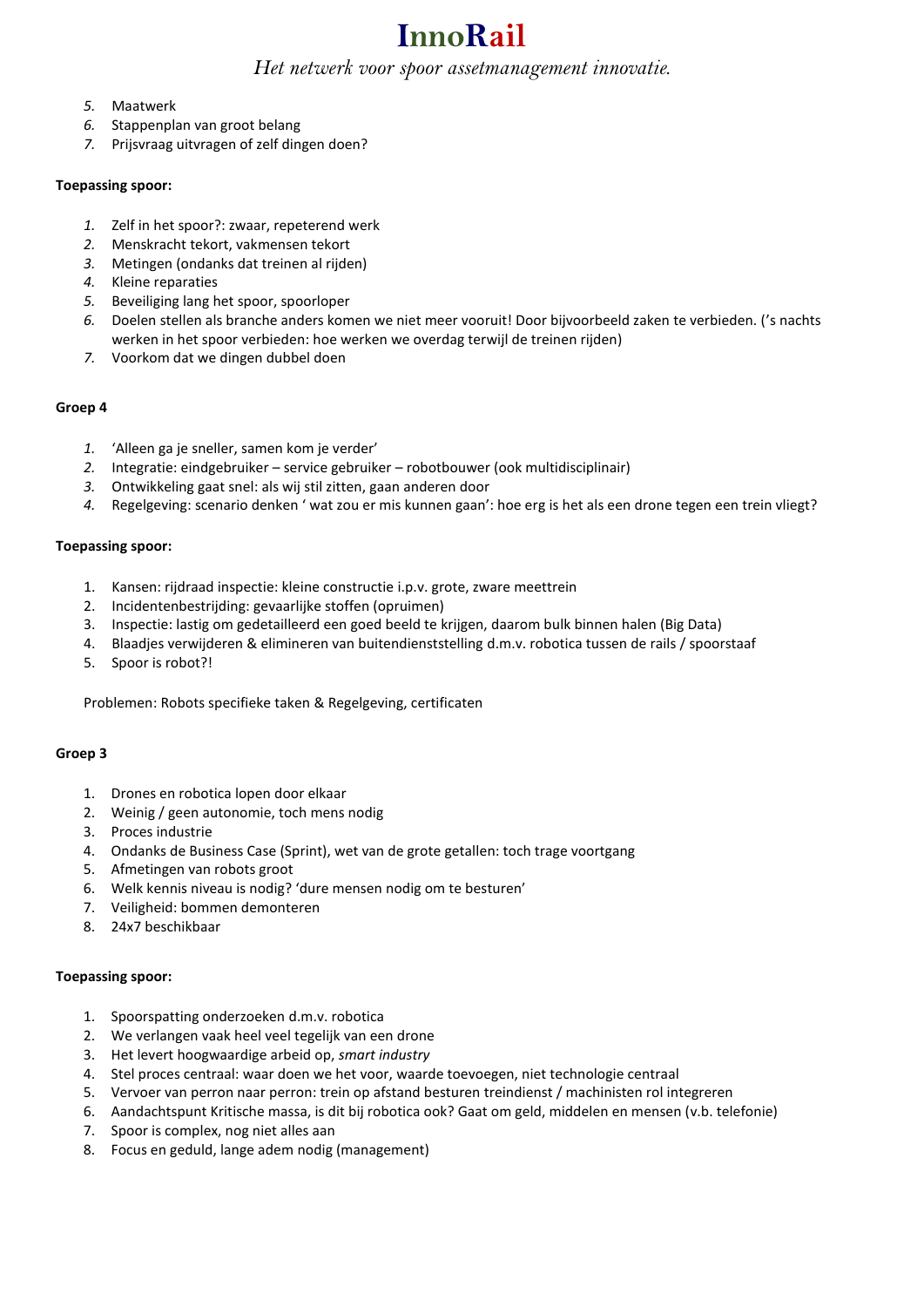### *Het netwerk voor spoor assetmanagement innovatie.*

**Roadmap:** voorbeeld: het melken van koeien, het meten van de kwaliteit van de melk en het schoonmaken van de stal. In 12 jaar ontwikkeld, kost tijd om te ontdekken wat de eindgebruiker wil. Met slimme software, snelle beslissingen nemen. In de roadmap stap voor stap plan maken. Alle bedrijven gaan zelf het wiel uitvinden. Inclusief de software. Roadmap geredeneerd vanuit eigen processen, ontwikkelaars bepalen het tempo en hebben ook een roadmap met eigen ontwikkelpaden. Hier kunnen we als sector invloed op uit oefenen door gezamenlijke issues te bespreken.

*Na de inspirerende brain dump hebben we het woord gegeven aan Robo Valley. Guy de Sevaux legt uit dat Robo Valley een onderdeel is van de TU Delft. Het betreft een stichting dat zich bezig houdt met het versnellen en vergemakkelijken van robotisering. Gekeken wordt waar nieuwe processen voor opgezet dienen te worden.* 

### **What is a robot? – Geschiedenis door professor Jo Geraedts TU Delft**

Convenience / gemak is de drijfveer van robotica. Beginnend bij Aristoteles en Leonardo da Vinci. Iets bouwen wat een mens kan doen (thee serveren, Japans teken schilderen). Vooruitgang vindt plaats door electronica (Wet van Moore). Een stijgende lijn is hierin te onderscheiden. (I-phone nu kan meer dan grote computer 30 jaar geleden).

Ontwikkeling wordt gedreven door software ontwikkeling, van regels, taken, logica (gedefinieerd door de mens) naar slimheid. Waar gaat het over? Aritificial intelligence. Hiermee wordt de grootmeester in schaken verslagen (schaken is gebonden aan regeltjes). Software kan nu leerproces doorlopen aan de hand van data sets, hoe bepaalde structuren in elkaar zitten. (vorm van statistiek met heel veel data). Dit zal tot een geweldige doorbraak leiden m.b.t. maintenance.

Android = computer gedreven mens. Onderzoek naar artificial intelligence. Tot nu toe is een computer nog een instrument. Abstraheren / reason: "waarom heb je dat gedaan?" Dit is nu nog niet te vragen aan een robot. General Motors: eerste robots, stand alone tool die repeterend werk kon vergemakkelijken. Dit is nu nog steeds het geval. We willen robots nu anders inzetten: social / melk robots. Simplicity: zonder zicht 'onderdelen' aanpassen, verandering zit in de sensoren.

EU Regelgeving en ISO Norm: regels voor robotica (hoe omgaan met mensen / operators). (voorkomen van oneerlijk inzetten van een robot). In het kader van veiligheid.

**Sense / Learn / Act:** robotica: robots kunnen met elkaar communiceren en van elkaar leren. (Big Data) Van belang is dat deze data wel omgevormd kan worden tot instrumentele dingen die ons kunnen helpen (o.a. Google / Facebook kunnen dit).

### **Robot Technologie:**

- Biologie: technologie in het menselijk lichaam, slimme pillen (Philips), pacemaker,
- Wiskunde: zit weer in de lift! Dingen zijn nooit af!
- $-3D$
- Leerprocessen : Deep Learning
- **IMage processing, echte objecten**
- Exoskeletons
- Robots in het spoor: 24/7, controle, ergonomie

**Issues op het spoor** "**Wie, wat, waar, wanneer en waarom" door Rutger Tollenaar – Afstudeeropdracht"** Als afstudeer opdracht heeft ProRail de volgende vraag aan Rutger gesteld; Onderzoek een oplossing voor fysiek zware arbeid.

- Wie: treindienstleider, alle stakeholders
- Wat; duwen, trekken, gebukt werken, mobiele werkplaats (spoorstaafvernieuwingen)
- Waar?: elektrocutie gevaar, buitendienststelling, aanrijgevaar
- Wanneer? 's Nachts, wanneer moet de oplossing klaar zijn? (opdracht in de huidige situatie)
- Waarom?: zetten van een pas-stuk komt heel vaak voor. Personeelstekort (weinig animo voor nachtwerk)

### **Het product moet..:**

- Gewicht van zwaar gereedschap ondersteunen
- Beweging motoriseren
- Bescherming tegen weer
- Elektrisch werken mogelijk maken
- **Lagen inzet kosten.**